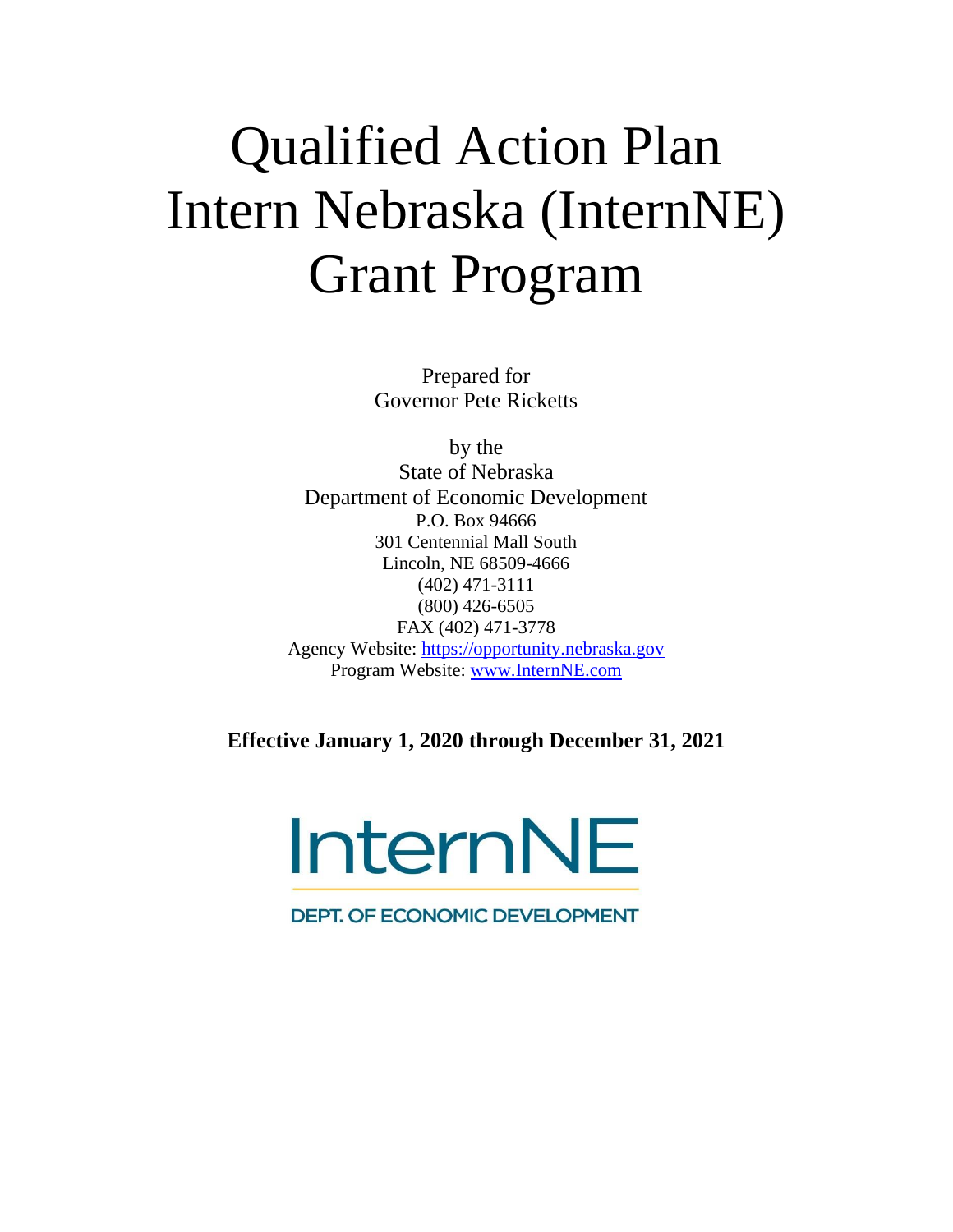## **Definition of Terms**

Internship – the employment of Student in a professional or technical position for a limited period of time, by a business in Nebraska, in which the student (a) gains valuable work experience, (b) increases knowledge that assists with career decision-making, and (c) assists the business in accelerating short term business objectives.

Net New Internship – an internship position that is filled on or after the date of application and is in addition to the company Internship baseline by location (the highest number of interns employed by the business and located in Nebraska at one time during the 12 months prior to the date of application).

Net New Internship – an internship position that is filled on or after January 1, 2021.

Student – any person who: (a) is in  $11<sup>th</sup>$  or  $12<sup>th</sup>$  grade in a public or private high school; or (b) is enrolled full-time in a college, university, or other institution of higher education; or (c) applies and is hired for an Internship within six months following graduation from a college, university, or other institution of higher education.

Student – any person who is (a) enrolled full-time in a college, university, or other institution of higher education and has achieved senior status by such institution's criteria by the start of the internship; or (b) applies and is hired for an Internship within six months following graduation from a college, university, or other institution of higher education.

Underserved Student Population – While the Department will actively market Internships to all student in Nebraska, the Department will prioritized marketing Internships to the Underserved Student Population. For the purpose of the InternNE Act, The Department will consider Underserved Student Populations to include Student attending the following:

- 1. Nebraska schools serving high school senior where 50% or more of the total students qualify for free or reduced lunch.
- 2. Nebraska public postsecondary colleges, universities or institutions of higher education where 25% more of the total student are Pell Grant recipients.
- 3. Nebraska private non-profit, four-year postsecondary colleges, universities or institutions where 25% or more of the total students are Pell Grant recipients.

H3: High wage, high skill and high demand jobs as defined by the Nebraska Department of Labor. <http://h3.ne.gov/>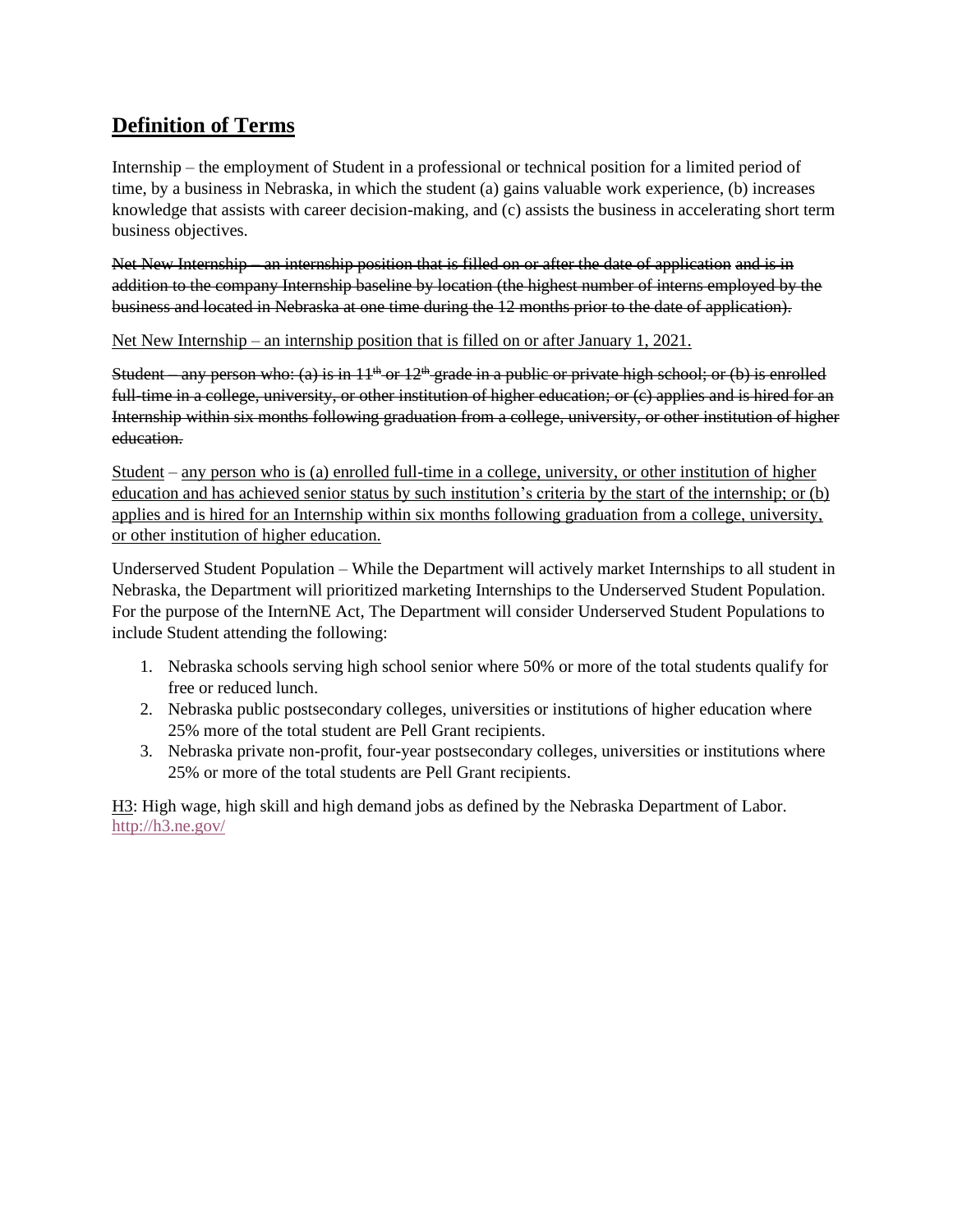## **Section One: Introduction to the InternNE Program**

# **Program Summary**

The intern Nebraska program (InternNE) was introduced under LB386 to the  $102<sup>nd</sup>$  Nebraska State Legislature in January of 2011. LB386 was part of the Talent Innovation Initiative, which was aimed at enhancing Nebraska's economic momentum by focusing on opportunities that would strengthen job creation and education across the state of Nebraska. LB38, which was operative June 1, 2011, has been codified in the Nebraska Revised Statues at §§81- 1210.01 to 81-1210.03.

The purpose of InternNE is to support Internship opportunities for  $11<sup>th</sup>$  and  $12<sup>th</sup>$  grade students in public and private high schools, as well as college and university students, in an effort to "retain such students and attract workers to Nebraska." Since its inception, the InternNE program has supported approximately 2,600 internships spanning 641 Nebraska businesses, in industries ranging from agriculture to public administration.

## **Purpose of the Qualified Action Plan**

Neb. Rev. Stat. §81-1210.02, as amended through LB 476, requires the Department to develop a Qualified Action Plan for the InternNE program. The Qualified Action Plan must be developed by January 1 of each even numbered year and must be submitted to the Governor for approval. The Plan must set forth the Department's priorities and selection criteria for awarding grants and Internships, as well as strategies for affirmatively marketing Internships to Nebraska Students in high schools, colleges, universities and other in-state institutions of higher education, with an emphasis on marketing to Underserved Student Populations.

This Qualified Action Plan, which will be in effect January 1, 2020 through December 31, 2021 has been developed by the Department to meet the statuary requirements specified in Neb. Rev. Stat. §81-1210.02.

This Qualified Action Plan, which will be in effect for awards granted in January 1, 2020 through December 31, 2020 and the Amended Qualified Action Plan will be in effect for awards granted January 1, 2021 through December 31, 2021. The Qualified Action Plan has been developed by the Department to meet the statuary requirements specified in Neb. Rev. Stat. §81-1210.02.

## **Amendments to the Qualified Action Plan**

The Department reserves the right to make changes to the Qualified Action Plan at the Department's discretion. If the Department determines that it is necessary to amend the Qualified Action Plan, the proposed amendment will be submitted to the Director of the Department for review and approval. If approved by the Director or a designee, the proposed amendment will be made available on the Department's website for a 14-day public review and comment period. At the end of the 14 days, the Department will consider any public input provided, and then the Director or a designee will issue final approval on the amendment. The Department reserves the right to make non-substantive changes to the Qualified Action Plan without conducting a public comment period. The Qualified Action Plan, including any amendments, will be made available on the Department's website at: [https://opportunity.nebraska.gov.](https://opportunity.nebraska.gov/)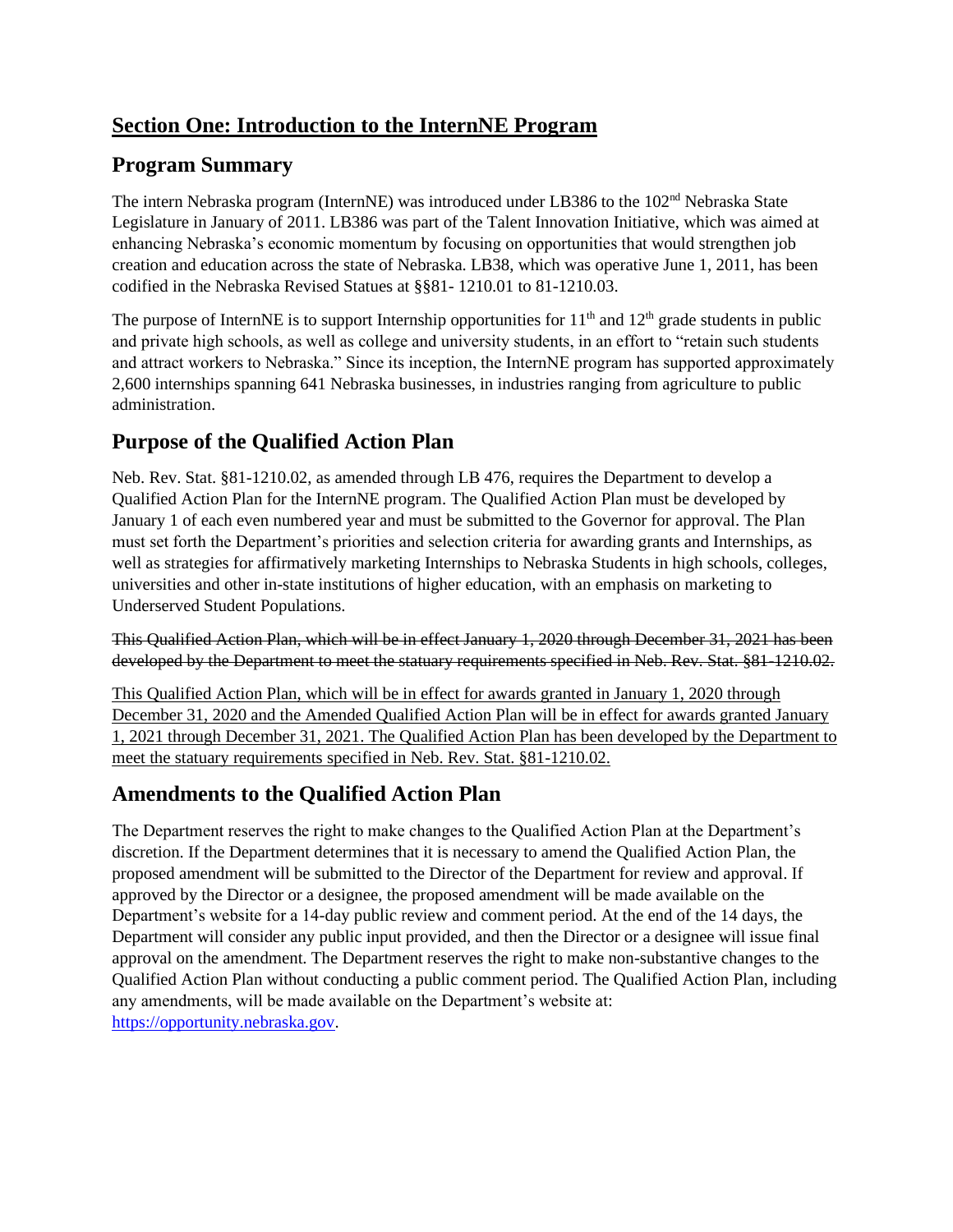#### **Allocation of Funds**

The InternNE program statutes authorize the allocation of \$1.5 million in each fiscal year from the Job Training Cash Fund or its subaccounts for the InternNE program. The Department is authorized to receive funds from public, private or other sources for purposes of the InternNE program. The Department may limit the amount allocated depending on available funds. Any remaining funds from previous award periods and forfeited funds may also be available in future award periods.

## **Section Two: Eligibility, Program Process and Selection Criteria**

# **Priorities, Objectives and Goals of the Program**

- To provide Students with valuable Internship opportunities in order to retain such Students and attract workers to Nebraska.
- To have a high percentage of Internships convert to full-time permanent employment.
- To increase and/or maintain the number of Internship opportunities in Nebraska.
- To provide grants to Nebraska businesses creating Internship opportunities.
- To provide tools for Nebraska businesses to create and leverage Internship programs.

## **Program Eligibility**

The InternNE program seeks to connect Students and employers from across the state, providing a unique opportunity for co-investment in the future. Interns gain valuable work experiences that will help them in future careers, while successful Internships help Nebraska businesses develop tomorrow's workforce.

Nebraska businesses and non-profit organizations with physical operations facilities in Nebraska may apply for an InternNE grant in order to provide Internships to Students. State and Federal Government entities, governmental subdivisions (including counties, cities, villages, school districts, metropolitan utilities districts, or any other subdivision of the state, which receive revenue raised by taxation), and public and private colleges and universities are not eligible to apply for funding from the InternNE program. Internships shall not take the place of permanent, full-time positions within the Nebraska business, and InternNE funds will not be provided for Internships which a Student completes for the purpose of meeting required residency or clinical hours per the Intern's institution's requirements. Each business will be limited to two grants for the same Student.

For the purpose of the InternNE Program, a Student is any person who: (a) is in 11<sup>th</sup> or 12 grade in a public or private high school; (b) enrolled full-time in a college, university or other institution of higher education; or (c) apples for an Internship within six months following gradation from a college, university or other institution of higher education.

For the purpose of the InternNE grant, a student is any person who: (a) is enrolled full-time in a college university, or other institution of higher education and has achieved senior status by such institution's criteria by the start of internship; or (b) is hired for an Internship within six months following graduation from a college, university or other institution of higher education.

## **Amount of Funding Available, Grant Limitation, and Matching Requirements**

The Department may award businesses up to \$7,500 per approved Internship in the InternNE program. Businesses may request grants from the Department of up to \$5,000 per Internship and will be required to provide a match equal to 50% of the grant amount per Internship. Businesses will have the opportunity to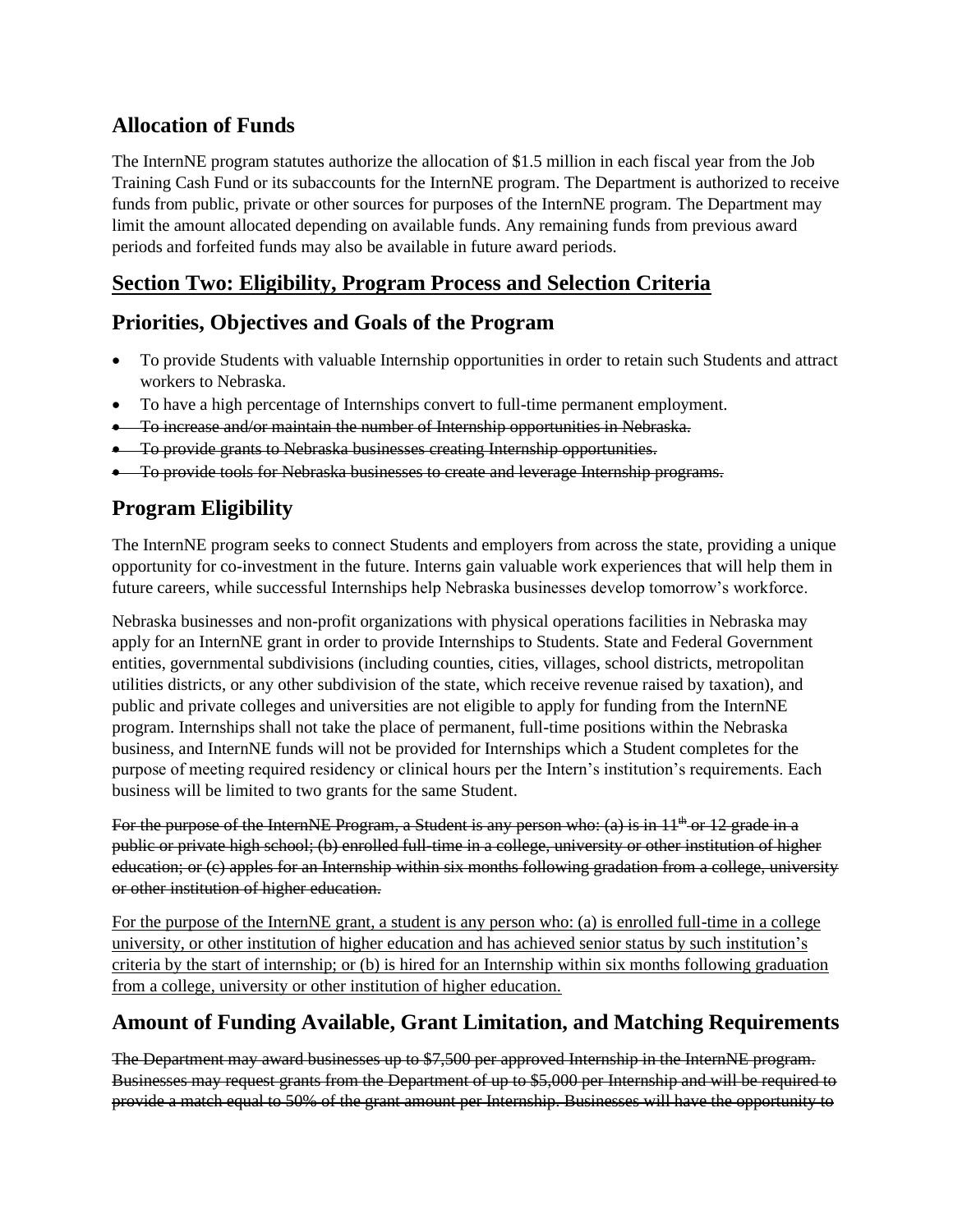submit a supplemental application to the Department requesting up to \$2,500 in additional funds and an increased match by the Department equal to 75% of the total grant amount per Internship. This supplemental application will require the business to hire Students who are Federal Pell Grant recipients at the time the Student applies to the Internship. The business will be responsible for providing the Department with documentation to prove that the Student is a Federal Pell Grant recipient.

Businesses may be initially awarded grants reimbursing up to 50% of the wages paid to an intern. Internships filled by Students who are Federal Pell Grant recipients may receive up to \$5,000 per internship; internships filled by Students who are not Federal Pell Grant recipients may receive up to \$3,500.

Businesses may be awarded additional funds reimbursing up to 75% of the wages paid to an intern for Internships where the student has accepted full-time, permanent employment with the business. In this situation, Internships filled by Students who are Federal Pell Grant recipients may receive up to \$7,500 per internship; internships filled by Students who are not Federal Pell Grant recipients may receive up to \$5,000 per internship.

Businesses must submit a supplemental application providing documentation regarding the Student's Federal Pell Grant status and/or documentation regarding the Student's acceptance of full-time permanent employment in order to receive the higher award levels.

Grants are provided on a reimbursement basis for wages paid to the Intern. Under limited circumstances the Department may consider reimbursement of other costs incurred by a business in providing the Internship.

A business may apply for no more than two grants for the same Student. Businesses will me limited to no more than five grants at any one location in any 12-month period, and no more than 10 grants total in any 12-month period.

## **Application Timing and Process**

The Department will make application forms available for the purpose of applying for grants under the InternNE program. Applications will be accepted and reviewed at least once a year, depending on the availability of funds. The Director of the Department or a designee maintains the discretion to award grants at any time.

Eligible applicants must use the application forms provided by the Department, submit all required documentation or attachments, and must fully comply with all requirements within the time period specified. Applications that do not include ALL the documentation or attachments specified, or that contain documents that have not been fully completed, may be returned to the applicant without further review. At its discretion, the Department may request supplemental materials from applicants. If the Department requests supplemental materials, the Department must receive such materials within 15 days of the date of the request, or the application may be returned to the applicant without further review.

Grants will be provided as a reimbursement by the Department to the company; grants will not be provided for costs that were incurred prior to the contract start date.

The Department may develop InternNE Application/Program guidelines to further explain the application process and other conditions of the InternNE program.